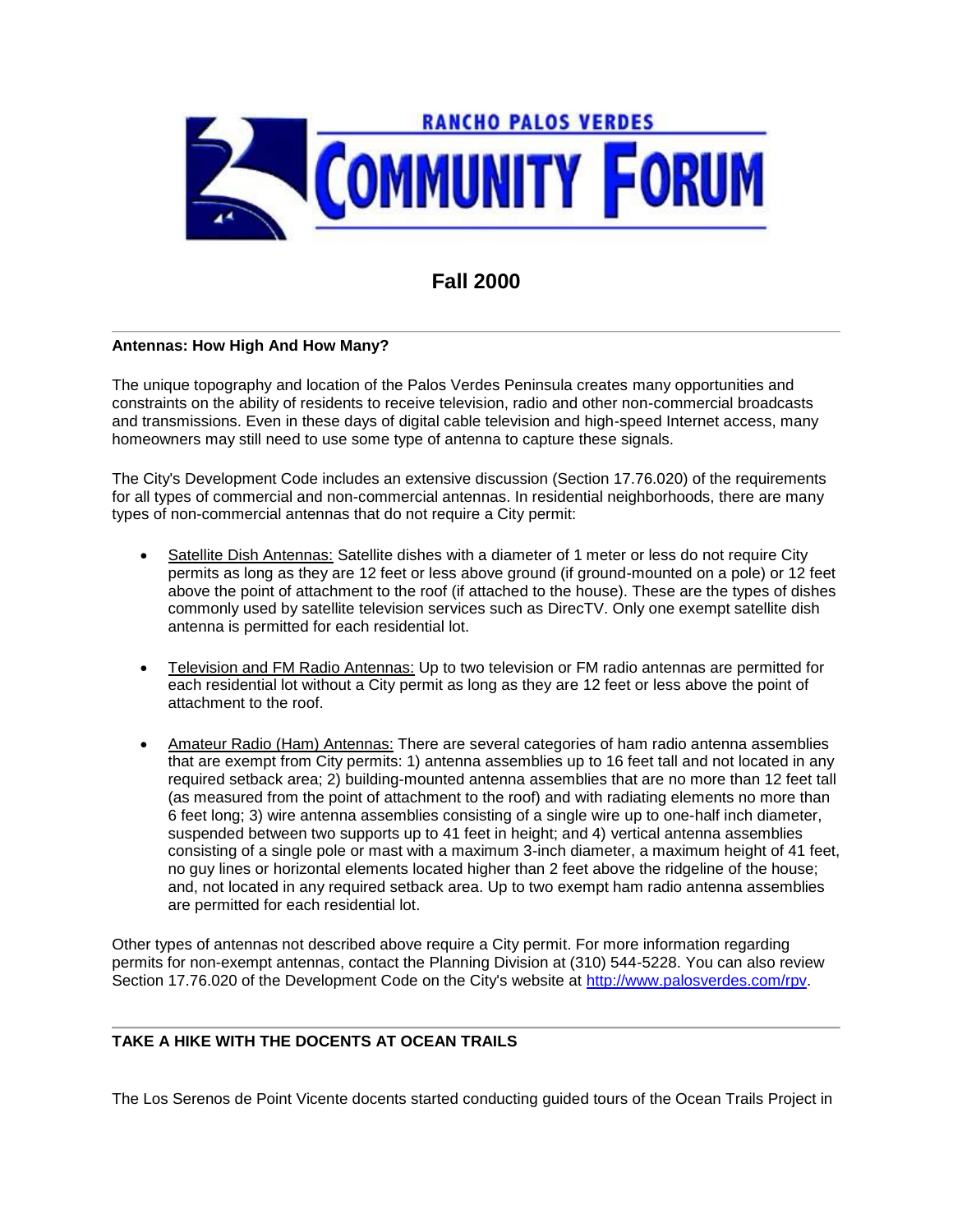August. These tours begin at the public parking lot located at the end of La Rotonda Drive, just off Palos Verdes Drive South. The hikes are on paved, gently sloping trails along the bluff edge and through the habitat corridor. Docents will provide information about the history, geology, marine ecology and habitat restoration work done at Ocean Trails.

The tours last about two hours and participants are advised to wear a hat, comfortable shoes, and to bring a small bottle of water. No reservations are required and there is no charge.

Tours are scheduled as follows: September 21 @ 9:00 a.m.; September 24 @ 4:00 p.m.; October 26 @ 9:00 a.m.; October 29 @ 3:00 p.m.; November 16 @ 9:00 a.m.; and, November 19 @ 3:00 p.m.

# **RANCHO PALOS VERDES THANKS OUR JULY 4TH**

#### **INDEPENDENCE DAY CELEBRATION DONORS**

# **PLATINUM PATRONS**

Technomarketing Waste Management, Inc.

Coach USA/California Charter

GOLD STAR SPONSORS

Rolling Hills Riviera Homeowner Association

STAR SUPPORTERS

The Admiral Risty Bay Cities National Bank Granvia Mobil SA Associates

Highridge Hand Car Wash Trader Joe's Western Ave.

La Cresta HOA Rockinghorse Comm. Assoc.

Marie Callender's Western Ave. Palos Verdes Bay Club, Inc.

Calif. Water Service RDS Wire & Cable, Inc.

Dawn & Robert Henry Eastview Townhouse Owners Zdonek & Wolowicz Accountancy Corp.

DeLong & Assoc. Telecom Consultants

Maureen & Patrick Ford, Karastan Rug Mills

Ronald Moran Cadillac

**SUPPORTERS** 

Palos Verdes Bowl Long's Drug

Small Wonders Miraleste Hills HOA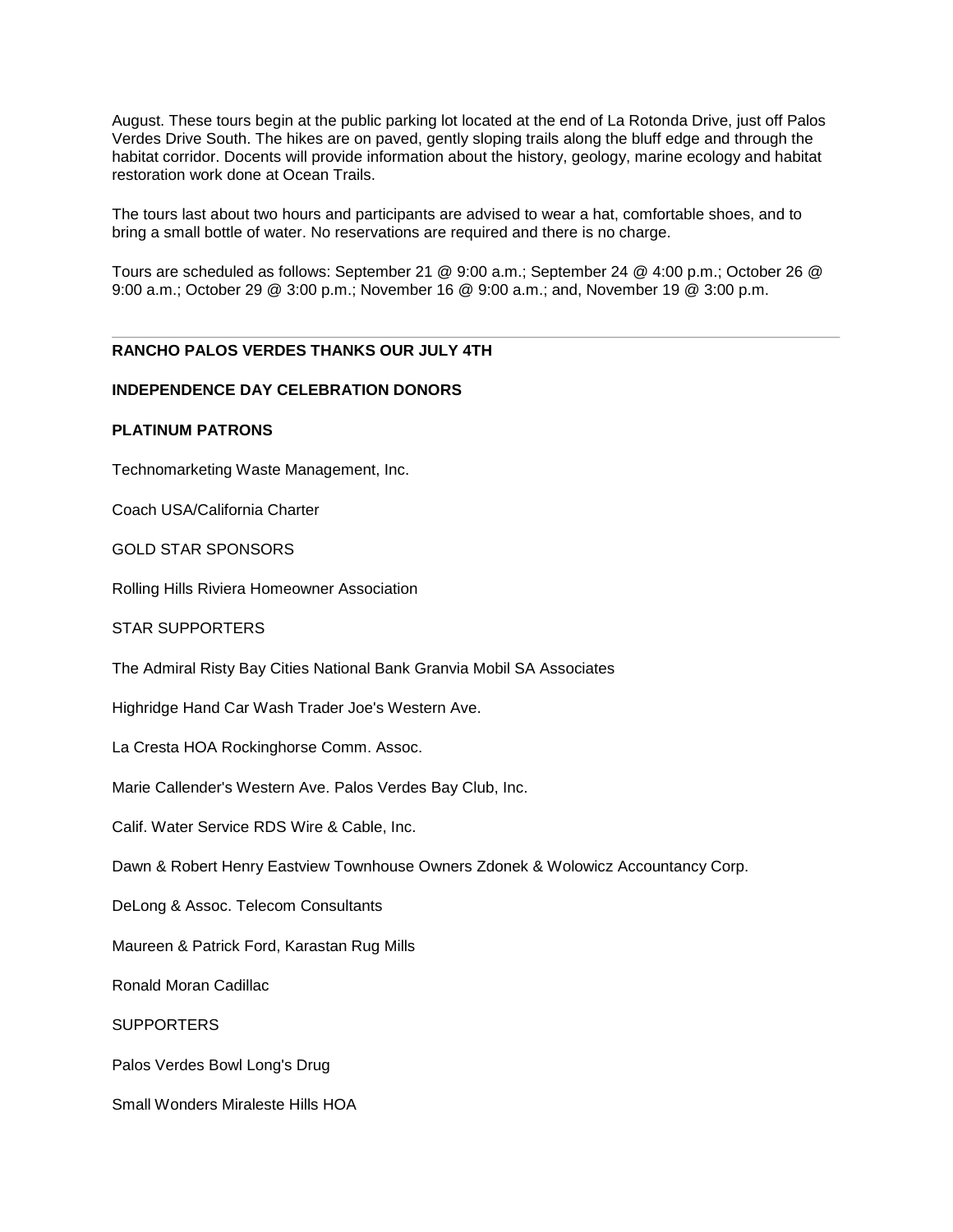Domino's Pizza Western Ave.

Armstrong Garden Center The Avenue 13 Regal Cinemas

#### **West Nile Virus**

You may have heard or read recently about the introduction of the West Nile encephalitis virus in the United States. Although not yet in the California, the virus has been found in New York, Massachusetts and Connecticut. The virus is believed to have originated in Africa and is also found in West Asia and the Middle East. The virus is closely related to the St. Louis encephalitis virus found in the United States. It is not know how long the West Nile virus has been in this country, but scientists at the Center for Disease Control believe that it has probably been in the eastern United States since the early summer of 1999, and possibly longer. Prior to that time, West Nile virus had never been reported in the United States. Last year, 62 cases of severe disease, including 7 deaths, occurred in the New York City area. No reliable estimates are available for the number of cases of West Nile encephalitis that occur worldwide.

The virus is transmitted by the bite of a mosquito infected with the virus. Mosquitoes become infected when they feed on infected birds, and after an incubation period of 10 days to 2 weeks, these mosquitoes can then transmit West Nile virus to humans and animals while biting to take blood. After infection, the virus multiplies in the blood stream and crosses the blood-brain barrier to reach the brain. The virus interferes with the central nervous system and causes inflammation of the brain tissue (encephalitis).

West Nile virus is NOT transmitted from person to person. For example, you cannot get the virus from touching or kissing a person who has the disease or from a health care worker who has treated someone with the disease. Similarly, there are also no known cases of animal to person transmission of the virus.

Typically, an infected person will experience symptoms of the disease within 3 to 15 days after being bitten by a mosquito. Most infections are mild and symptoms include fever, headache and body aches, often with skin rash and swollen lymph glands. More severe infections may be marked by headache, high fever, stiffness, stupor, disorientation, tremors, convulsions, muscle weakness, paralysis, coma and rarely, death. Fatalities range from 3% to 15% with the highest rates among the elderly.

Currently there is no vaccine or specific treatment for the West Nile virus. In more severe cases, treatment requires intensive supportive therapy, such as hospitalization, intravenous fluids, respiratory support, the prevention of secondary infections (pneumonia, urinary tract, etc.) and good nursing care.

In the New York area epidemic, a total of 18 native bird species had high mortality rates as a result of the virus. However, there was a particularly large die-off of American crows and they appear to be the bird species that is the most susceptible to the virus. Therefore, the crow is being used as a surveillance tool to monitor the possible movement of the West Nile virus into California and other states.

Crows and other wild birds have a normal die-off rate associated with their normal life cycle. However, if the local bird population becomes infected with the West Nile virus, the death rate will dramatically increase to 5 to 10 times what is normally observed. There is no evidence that a person can get the virus from handling live or dead infected birds. However, avoid barehanded contact with all dead animals, including dead birds. It is a good idea to use gloves or double plastic bags to handle and dispose of the carcass.

It is too early to speculate about the permanent establishment of West Nile virus in the United States. Continued surveillance will assist scientists and government officials in answering this question. In the meantime, please report an unusual change in the number of wild crow or wild bird deaths to Robert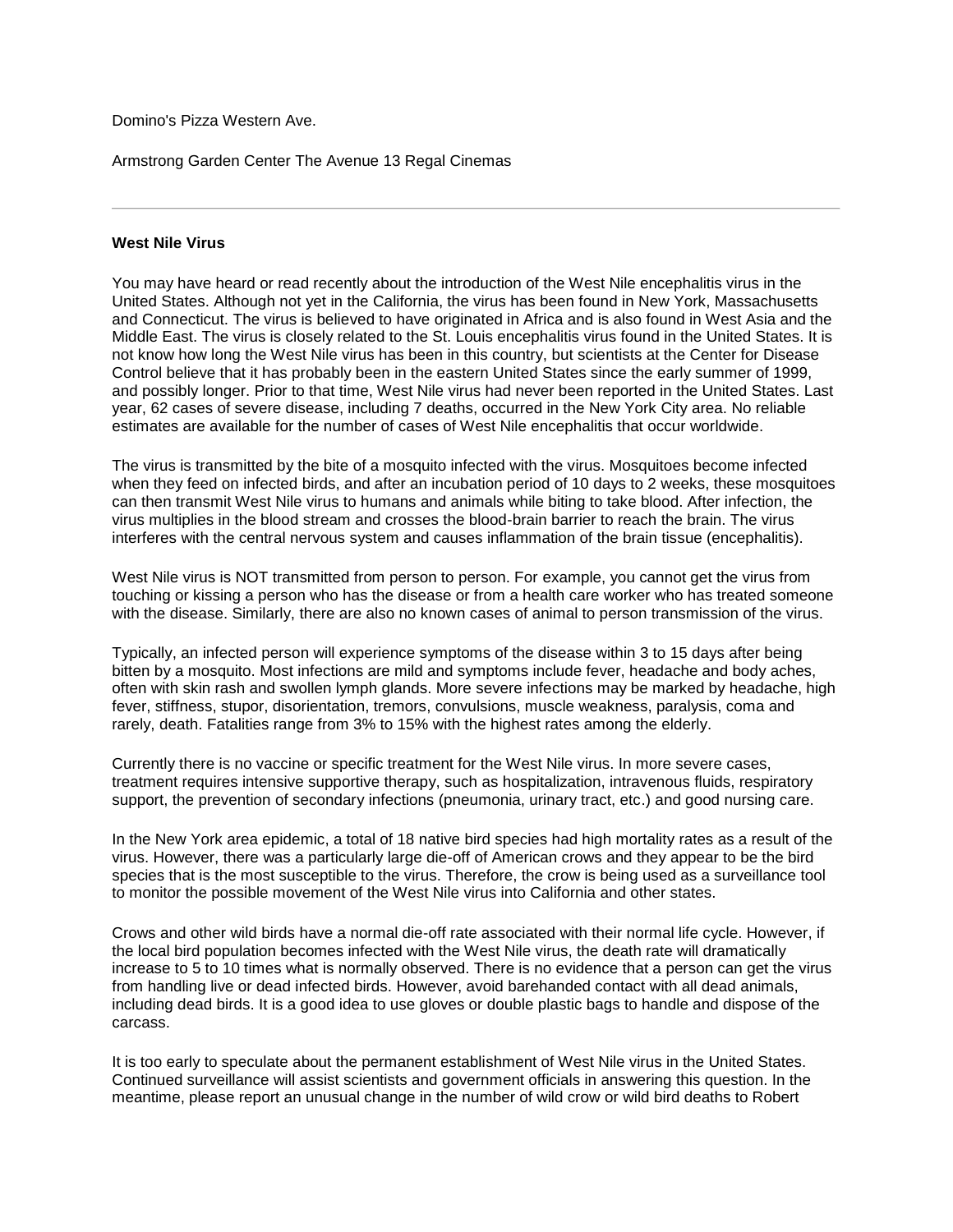Saviskas at the Los Angeles County West Vector Control District, (310) 915-7370 ext. 223 or e-mail to rsaviskas@lawestvector.org.

# **SPECIAL DISCOUNTS FOR LOW INCOME RESIDENTS**

Are you a senior or single parent whose money seems to run out before all of the monthly bills are paid? You may qualify for low income benefits if your annual gross income meets the following criteria:

| Number of Persons in<br>Household | $1 - 2$  |          |          |          | For each additional |
|-----------------------------------|----------|----------|----------|----------|---------------------|
|                                   |          |          |          |          | person              |
| Annual Gross Income               | \$18.200 | \$21.500 | \$25.800 | \$30,100 | \$4.300             |

These are some of the discounts or exemptions available to you:

- Exemption from the City's 3% Utility User Tax. Call RPV Finance Department 310-377-0360.
- Interest free loans and grants through the City's Block Grant Program for Home Repairs and Improvements. Call RPV Public Works Department 310- 544-5252.
- 15% discount on utility bills from the Gas Company. Call the Gas Company 1-800-427-2200.
- Reduced refuse and recycling bill (pick ups will be reduced to once a week). Call Waste Management at 310-830-7100, or Ivy Rubbish at 310-530-2899.
- Basic phone service at half price from Pacific Bell. Call customer service at 1-800-310-2355. For information about GTE's low cost Lifeline service call 1-800-483-4000.
- Other utilities may also offer you discounts. Call their customer service departments.

How do you calculate your annual gross income? It is income from various sources such as salaries, child support, social security, disability payments, pension payments, and interest.

#### **Ho! Ho! Ho!**

## **To "Breakfast with Santa" We Go**

Mark your calendars for Saturday, December 16th for

some old-fashioned holiday fun with Santa.

Breakfast, crafts, carols and pictures with Santa await children of all ages at Hesse Park from 9:00am to 10:30am. Bring your camera!

Children & Adults, \$6 each. Registration forms at Hesse Park. Call the North Pole at 541-8114 for more information. All proceeds benefit the RPV REACH Program for young adults with developmental disabilities.

Hop on your sleigh! Santa's on his way!

#### **EXPANDED**

#### **PLANNING, BUILDING AND CODE ENFORCEMENT**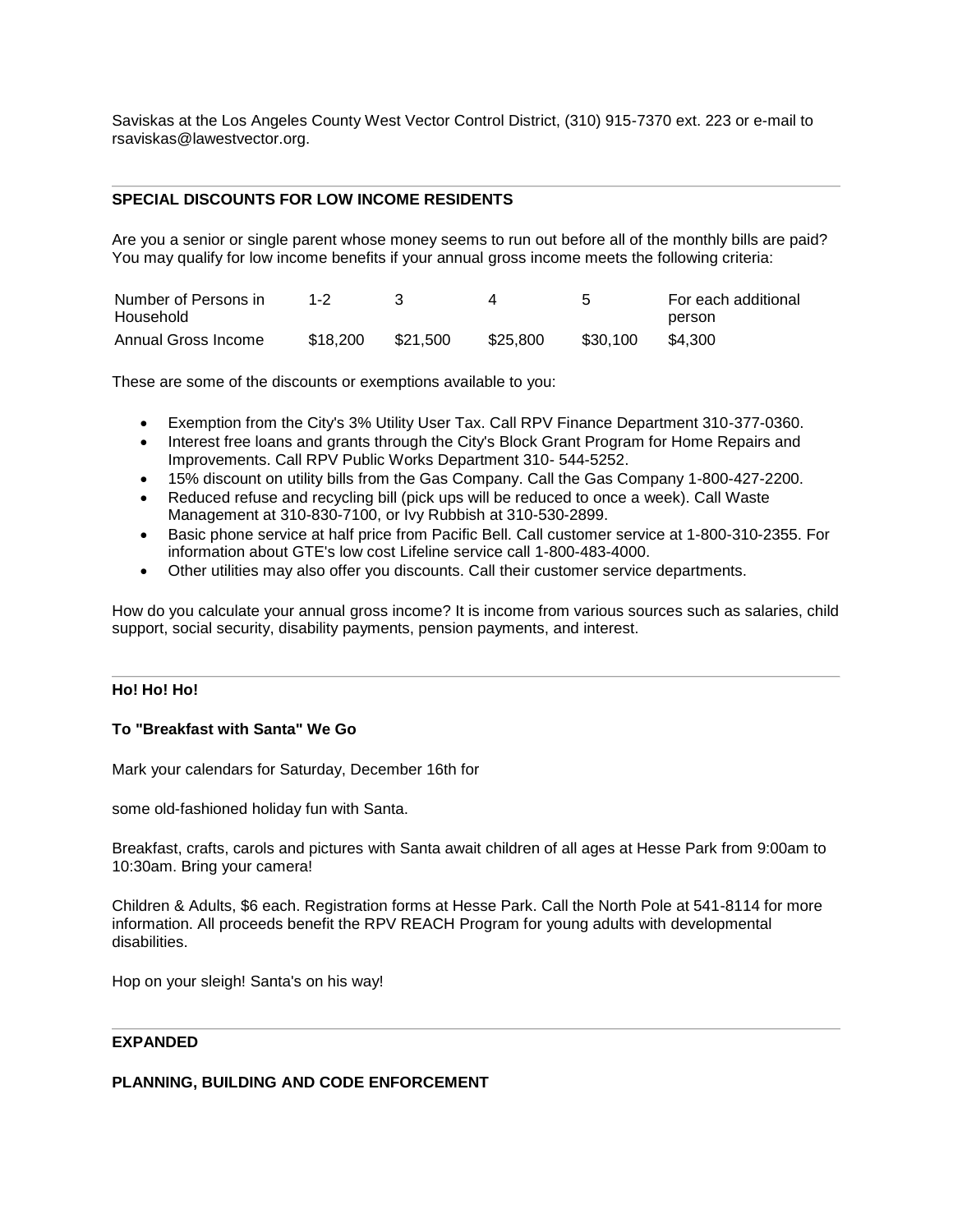# **OFFICE HOURS**

The Rancho Palos Verdes Planning, Building and Code Enforcement Department expanded the hours of public service beginning July 10. The new public service hours are as follows:

#### **Monday - Friday: 7:30 a.m. to 5:30 p.m.**

**Friday: 7:30 a.m. to 4:30 p.m.**

We hope that these expanded hours will enhance the Department's service to the City's residents and clients.

#### **Help us REACH New Members**

#### **Programs for Young Adults with Developmental Disabilities**

This program is designed to serve the social and recreational needs of youth and young adults who have developmental disabilities. The name "REACH" was chosen because it signifies the program's primary objective--to provide a safe and encouraging environment for participants to challenge themselves and achieve more in life. This popular program is conducted by the City's Parks & Recreation Department and has been serving Peninsula and South Bay youth for over twenty years.

Each year REACH offers over 100 challenging and diverse activities that promote social interaction, physical fitness, independent living, and community access and assimilation. Programs include camps, dances, weekend trips, special events, and art and music therapy. Activities are generally held on Monday and Wednesday evenings and on weekends.

Our motivated, creative, and friendly staff maintains a 7 to 1 participant to staff ratio. REACH members must be non-violent, ambulatory, be able to feed themselves and taker care of their personal needs. There are no monthly or annual fees; participants sign up for events that fit into their schedules. The total cost for most activities is between \$5 and \$25.

If you are between the ages of 10 and 35 with developmental disabilities or if you know someone who would benefit from this program, contact REACH Coordinator Matt Waters at (310) 544-5266 for more information.

#### **Airplane Noise Update**

On August 15 th , the FAA began routing turboprop flights headed southbound to Palomar and San Diego around the Palos Verdes Peninsula approximately one mile offshore. The Air Transport Association and the Regional Airline Association voluntarily agreed to this new procedure. The FAA anticipates a reduction of approximately 50% in the turboprop aircraft overflights.

The City continues to advocate residents' concerns at both the regional and federal level about the problem of aircraft noise and overflights. In mid-September, Los Angeles World Airports invited City officials to discuss establishing a new forum with representatives from the FAA, the airline industry, and LAX to enhance communication between agencies on aircraft noise issues. For more information, please contact Los Angeles World Airports at 310-646-9640.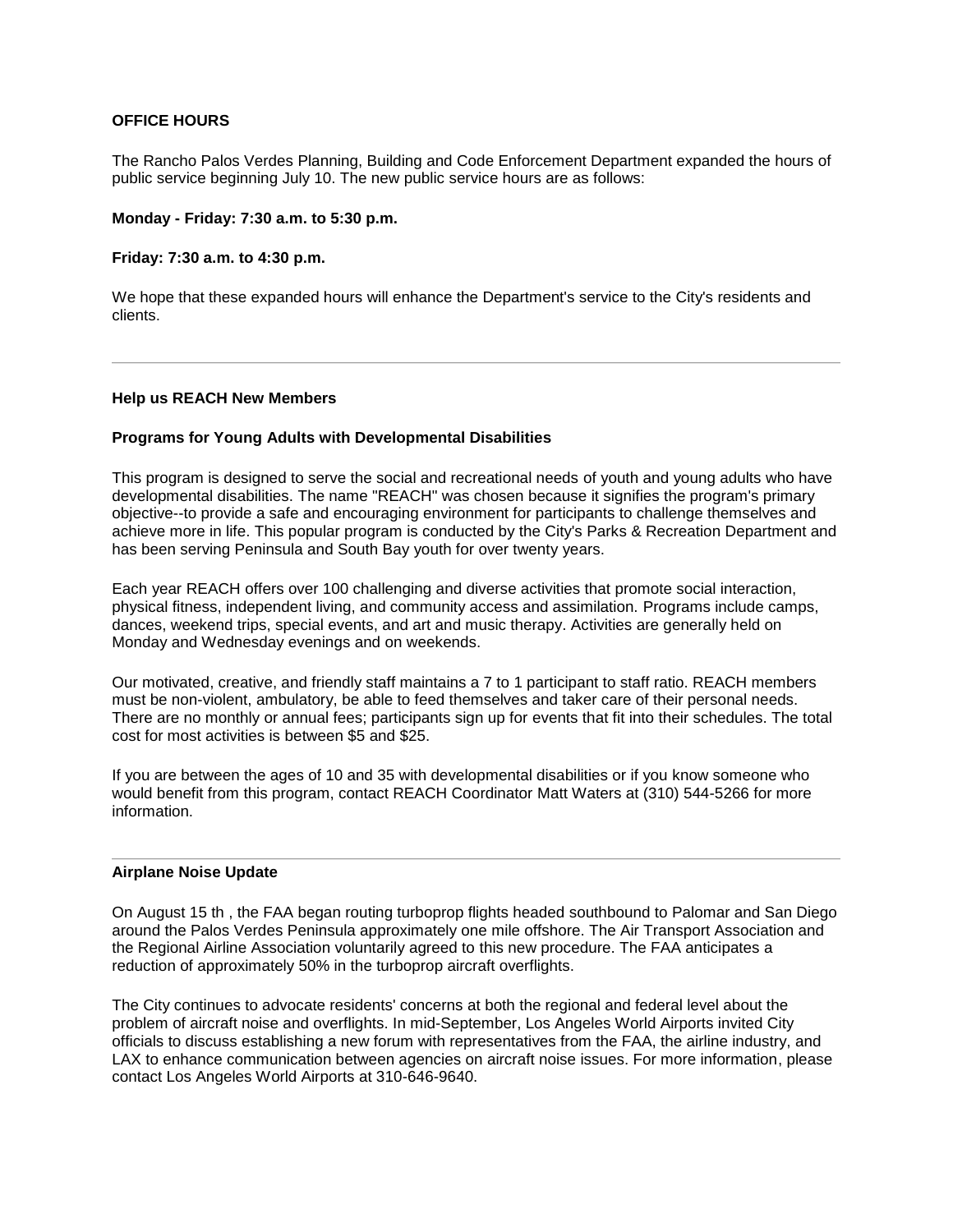Recently, the Cities of Rancho Palos Verdes, Hermosa Beach and Redondo Beach agreed to jointly purchase a flight radar system that will track aircraft departing Los Angeles International Airport and flying over the beach cities and the Peninsula. The Cities' elected officials envision using the flight data as irrefutable evidence of air traffic violations for potential litigation against the Federal Aviation Administration (FAA). The Cities anticipate the radar tracking system will be installed and operating before the end of this year.

The FAA is in the process of revising its 1976 Aviation Noise Abatement Policy. The complete proposed policy is available online from the Federal Register at www.access.gpo.gov or visit the P.A.N.I.C (Peninsula Aircraft Noise Information/Safety Committee) website at http://www.palosverdes.com/panic/Noisereg.htm. Public comments may be addressed to the FAA by October 23, 2000. Details on how to submit comments are provided on either website.

To report your complaint of excessive aircraft noise, call the FAA at 310-725-3638, LAX at 310-646-6473 or Gina Park at City Hall at 310-544-5206.

# **Subscribe To the City's E-Mail List**

# **Logon to RPV's New Web Site**

Would you like to receive an email to inform you when the City Council will discuss an item that interests you? Would you like to receive an email informing you about roadwork in the City? If you answer yes to these questions, then go to the City's web site at www.palosverdes.com/rpv and join the City Email Subscription List. Once you are on that list you will receive email messages about subjects that you have a specific interest in hearing about. This email system will be used to post notices about public hearings, City Council and Planning Commission agenda items and City events of interest to you.

With the help of Palos Verdes on the Net, the City has overhauled its web site. Visit it at www.palosverdes.com. Features have been added to make your virtual connection with City Hall easier, more informative and useful. For example, the site has streaming video of public service announcements. Just recently the City's video on "Preserving the Peninsula" was put on line. This video details the revegetation and rehabitation of certain areas of our coastline. A description and pictures of proposed and ongoing development projects and the City's own improvement projects are a click away.

Here's a sample of the information now at your fingertips:

- City Council and Planning Commission agendas
- Business License application
- Location and information about City parks
- The Municipal Code
- Utility company phone numbers and website links
- L. A. County Sheriff and Fire Department phone numbers and website links
- Email links to the City Council and City staff
- "What's New in RPV"
- "Breaking News" for real time posting of emergency information
- A picture tour of the City provided by Mary Donovan
- Permit fee schedules
- Links to sixty federal, state and local government web sites

The City's website provides access and information about your City government. Visit the site and give us your comments.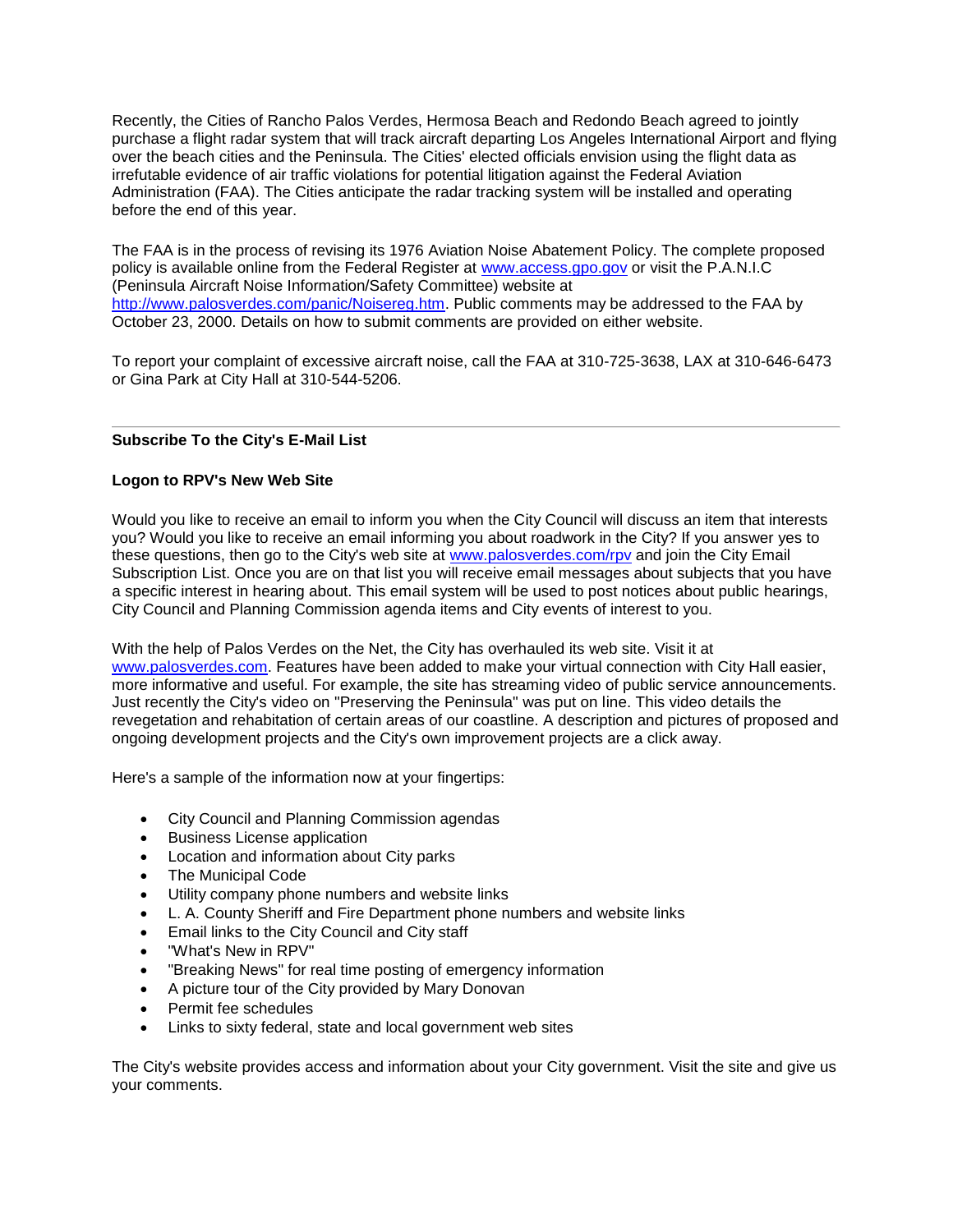#### **Move over Killer Bees, The Red Fire Ants Are Here**

Last year we notified residents about the Africanized Honeybee or killer bee, this year we have to report on another pest--the Red Imported Fire Ant. Although normally found in southern states, red fire ants have now been found in several areas in Los Angeles County. These ants are aggressive and can inflict painful, multiple stings to humans and pets as well as damage electrical lines, plants and agricultural crops.

Red ants build mounds of soft soil that can measure up to three feet in diameter and 18 inches in height. The mounds look very similar to those made by gophers. If a mound is disturbed, the ants will emerge and aggressively start stinging. Each mound can contain up to 500,000 worker ants and several hundred winged ants and queens. Fire ants are red/brown in color with black abdomens and are about a quarter of an inch long. Harvester ants are much larger and make large bare areas with a single entrance hole to the colony. Leaf cutter ants are also much larger and do not have a distinctive built-up mound, but do have many entrance holes over a very large area.

#### **Where They Infest**

Fire ants build mounds in almost any type of soil, but prefer open, sunny areas such as lawns, schoolyards, golf courses, parks and cultivated fields. They also form colonies close to homes and other buildings and sometimes forage indoors for food and moisture, particularly during the hot, dry summer months. Entire colonies occasionally nest in wall voids or rafters, sometimes moving into buildings during floods.

Occasionally they feed on vegetable plants in home gardens. The worst damage usually occurs during hot, dry weather. They can also be a nuisance to gardeners during weeding and harvesting and can invade compost piles and mulched flowerbeds seeking warmth and moisture. Cracked pavement and sidewalks are another common site for infestation.

Frequently they infest electrical equipment and chew on insulation causing short circuits and interfering with switching mechanisms. They can also damage air conditioners, traffic signal boxes and other devices. These ants also nest in electrical box housing and utility units.

#### **Around Bodies of Water**

Because they require water to survive, fire ants are often found near creeks, run-off ditches, streams, rivers, ponds, lakes and other bodies of water. If surface water is unavailable, they may tunnel down to the ground water table many feet below ground.

#### **What Can You Do?**

- Immediately report any suspected fire ant mounds to the California Department of Food and Agriculture's Pest Hotline at 1-800-491-1899.
- Educate children about the fire ant and its potential hazards.
- Fire ant allergic individuals should wear closed-toed shoes, socks and gloves when gardening, and take other precautions to avoid stings.
- Do not enclose or tie pets near fire ant mounds.
- Pouring one to two gallons of hot tap water into the mound can destroy individual ant mounds. If enough hot water reaches the queen, it will destroy her and eventually the colony. Hot water treatments, however, are not always one hundred percent effective.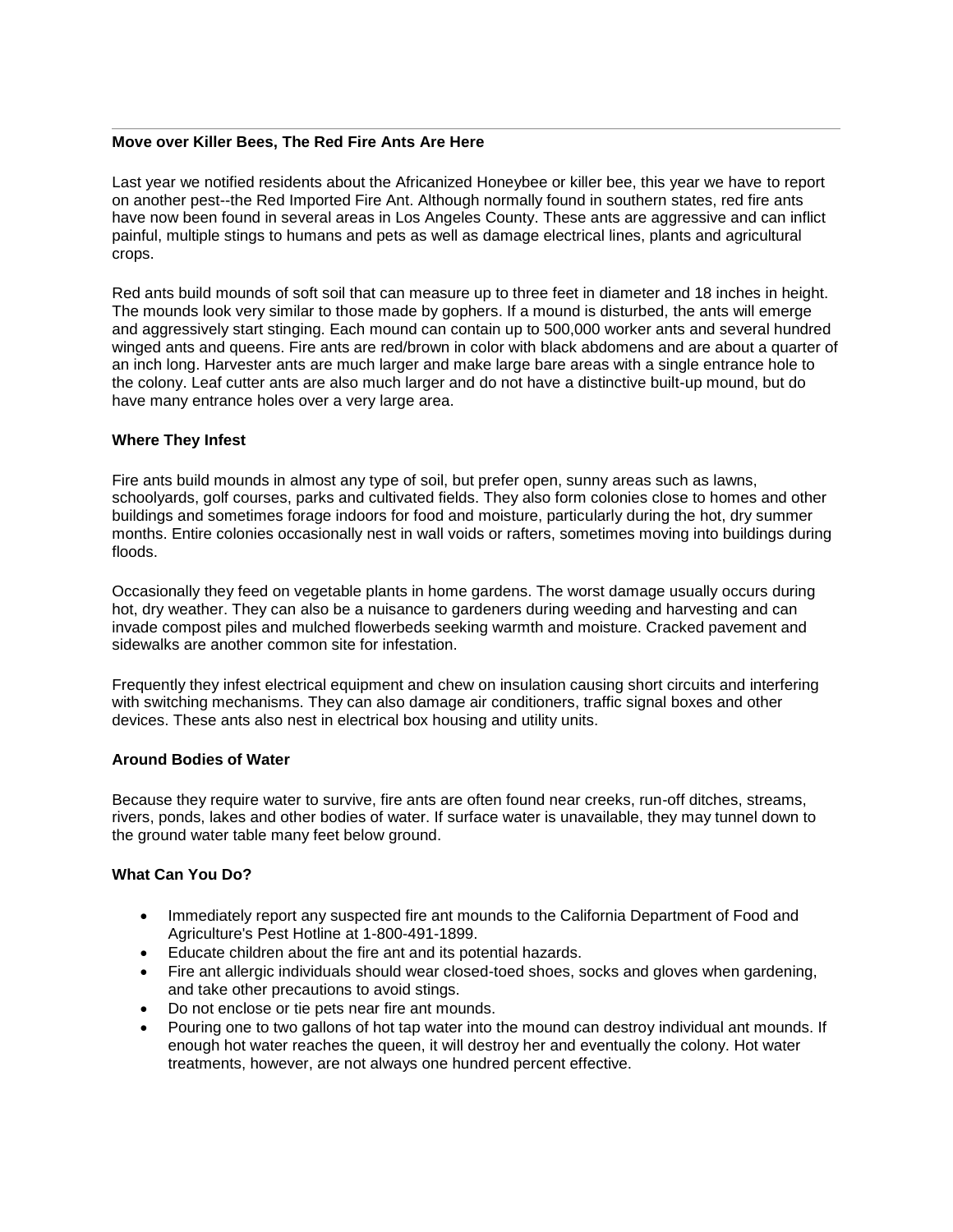- Other materials used to combat them can be obtained from your local nursery or gardening supply store. Some commonly available combatants are applied as a liquid drench over the mound or as granule baits containing insect growth regulators.
- Work with your neighbors to schedule fire ant abatements because destroying mounds on your property only will not stop re-infestation from surrounding untreated properties.
- To stop their spread, avoid moving soil or potted plants from your property. Fire ants may also be present in firewood stacks, lumber, tires and many other items that may be stored on your property. Any item infested with these ants should not be moved to other areas.

# **Health Concerns**

Fire ants are very aggressive and will repeatedly sting anything that disturbs them. Symptoms of a sting include burning and itching which usually subsides in an hour. Within the next four hours, however, a small blister forms at the site of each sting. White pustules generally form two days later. Treatment is aimed at preventing secondary bacterial infection, which can occur if the pustule is scratched or broken. Although the stings are not usually life threatening, they are easily infected. On rare occasions, anaphylaxis - or a generalized, systemic allergic reaction to the fire ant stings - can occur and may be life threatening. It usually occurs in persons sensitized by a previous sting. It may be manifested by flushing, general hives, swelling of the face, eyes and throat, chest pains, nausea, severe sweating, loss of breath or slurred speech. **If this occurs, the person should immediately seek emergency medical attention.**

To treat fire ant stings, elevate the extremity and apply ice or a cold compress to reduce swelling and relieve pain. Clean blisters with soap and water to prevent secondary infection. Do not break the blister. Topical steroid ointments and oral antihistamines may relieve the itching associated with these reactions in severe cases.

For more information on the Red Imported Fire Ant visit the California Department of Food and Agriculture's website at www.cdfa.ca.gov or call CDFA Public Affairs at (916) 654-0462.

If you are interested in information about the Africanized Honeybee, you can call the Los Angeles County West Vector Control District at (310) 915-7370 or visit their website at www.lawestvector.org.

#### **Back by Popular Demand: Composting Workshop**

Save The Planet In Your Own Backyard

The City will host another free composting workshop on Saturday, October 28 in the Multi-Purpose Room at Hesse Park. The workshop will start at 10 a.m. and will run until 12 noon. Learn how to compost and get more information about the City's composting rebate program which enables City residents to get a full rebate of up to \$70 on the purchase of a composting bin. Proof of residency and an itemized receipt is required. For more information on this workshop and rebate program, contact the Public Works Department at (310) 544-5252.

# **TAKE CARE OF YOUR DOG**

Even if your dog is licensed, it is not permissible to let him run loose through your neighborhood or through City parks. (County Code 10.32.010).

Be a responsible pet owner and don't allow your dog to disturb the peace with excessive barking (RPV MC 6.04.060).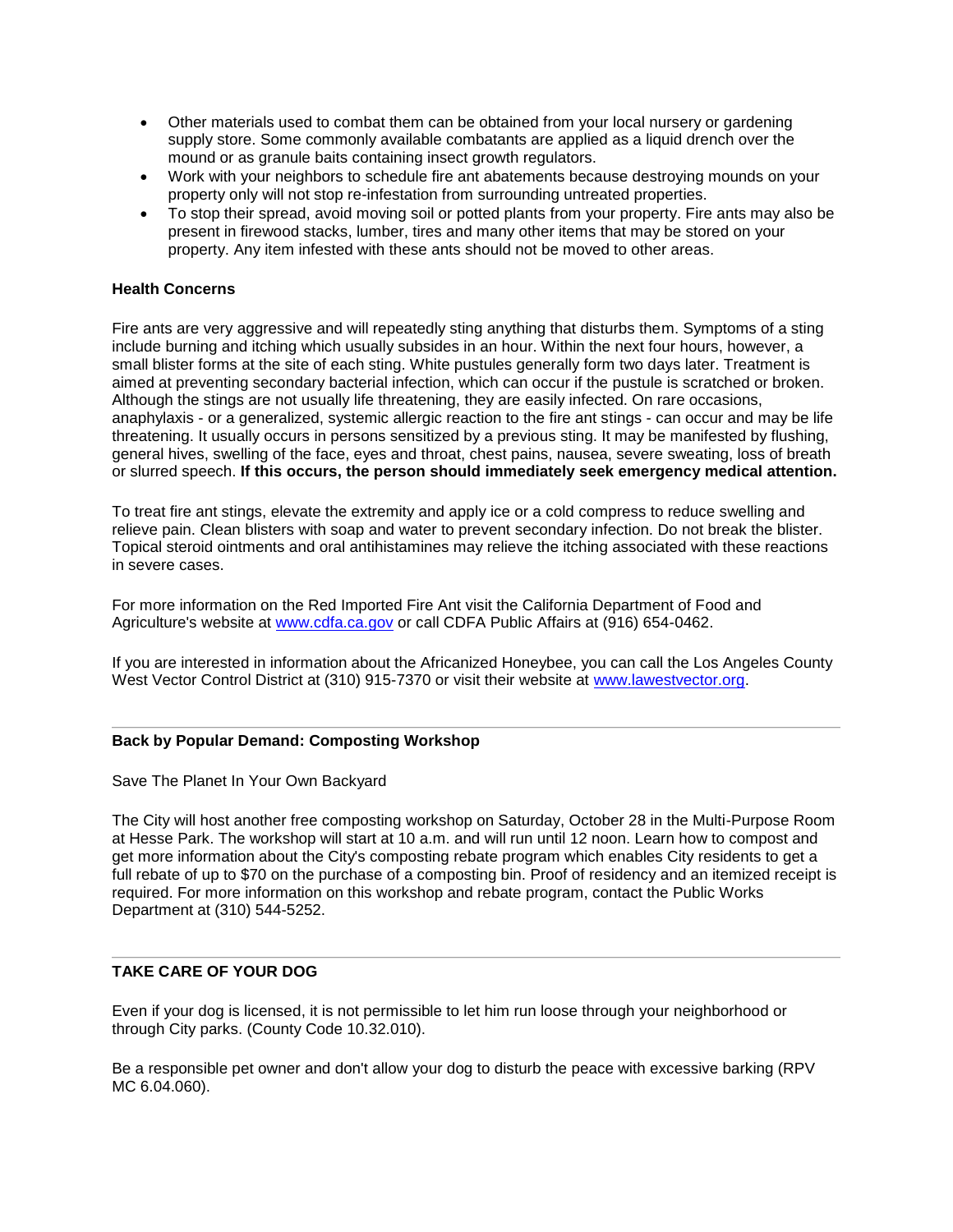## **PENINSULA TRANSIT GUIDE**

Serving the three Peninsula Cities of Rancho Palos Verdes, Rolling Hills Estates and Palos Verdes **Estates** 

General Information: 544-7108 · fax: 544-7109·e-mail: PVTransit@worldnet.att.net

| <b>PV TRANSIT</b>                                                                                                                                                                                                                                                                                                                                                                                                                                                                                                                                                                                                                                                                                                                                               | <b>DIAL A RIDE</b>                                                                                                                                                                                                                                                                                                                                                                                                                                                                                                                                                                                                                                                                        |  |  |  |
|-----------------------------------------------------------------------------------------------------------------------------------------------------------------------------------------------------------------------------------------------------------------------------------------------------------------------------------------------------------------------------------------------------------------------------------------------------------------------------------------------------------------------------------------------------------------------------------------------------------------------------------------------------------------------------------------------------------------------------------------------------------------|-------------------------------------------------------------------------------------------------------------------------------------------------------------------------------------------------------------------------------------------------------------------------------------------------------------------------------------------------------------------------------------------------------------------------------------------------------------------------------------------------------------------------------------------------------------------------------------------------------------------------------------------------------------------------------------------|--|--|--|
| Five fixed routes with regular stops<br>throughout three Peninsula Cities<br>served.<br>Operating:<br>Monday - Friday<br>6:30 a.m. $-6:30$ p.m.<br>30-minute service<br>$\circ$<br>$6:30$ a.m. $-9:00$ a.m. and<br>1:30 p.m. $-$ 4:00 p.m.<br>60-minute service<br>$\circ$<br>9:00 a.m. - 1:30 p.m. and<br>4:00 p.m. - 6:30 p.m.<br>Fares: One-Way - \$2.00<br>Monthly Pass - \$50.00<br>Semester Pass - \$200.00<br>Cash, tokens and passes accepted.<br>Tokens and monthly passes available<br>at City Halls and various school<br>locations.<br>Semester passes available only<br>through the Transit Authority office: 38<br><b>Crest Road West.</b><br>Route timetables available at the<br>Transit Authority Office, public library<br>and at City Halls. | Serving Disabled and Senior Population<br>$\bullet$<br>24 Hours a day, 7 days a week on the<br>$\bullet$<br>Peninsula and to designated medical<br>facilities off the Peninsula.<br>Pre-registration required-\$5/July-Dec and<br>٠<br>\$10/Jan-June<br>Vouchers \$4.00. Cash is not accepted!!<br>Limit 24 vouchers per month per person<br>For trips "on the Peninsula":<br>$\bullet$<br>One voucher each way<br>For trips "off the Peninsula":<br>Two vouchers needed to the approved<br>facility and two for the return trip home<br>Vouchers available by mail order at Transit<br>Authority 38 Crest Road West, Rolling<br>Hills, CA 90274 or call Peninsula Seniors<br>at 377-3003 |  |  |  |

# **RECREATION CLASSES OFFERED AT CITY PARKS**

Privatized recreation classes for Fall 2000 will be held at City parks. Anyone interested in attending these classes may pick up registration information at Hesse Park, or call any of the following instructors.

Cherie Ackerman (310) 547-5073 Tap and Children's Combo Dance (4 years - Adult)

Miwa Aiba (310) 371-5330 **NEW!** Love Yourself, Heal Your Life (Adult)

Vi Ballard (310) 373-9740 Mommy & Me (Birth to Crawling) Parenting Skills for New Parents (Birth to 1 year)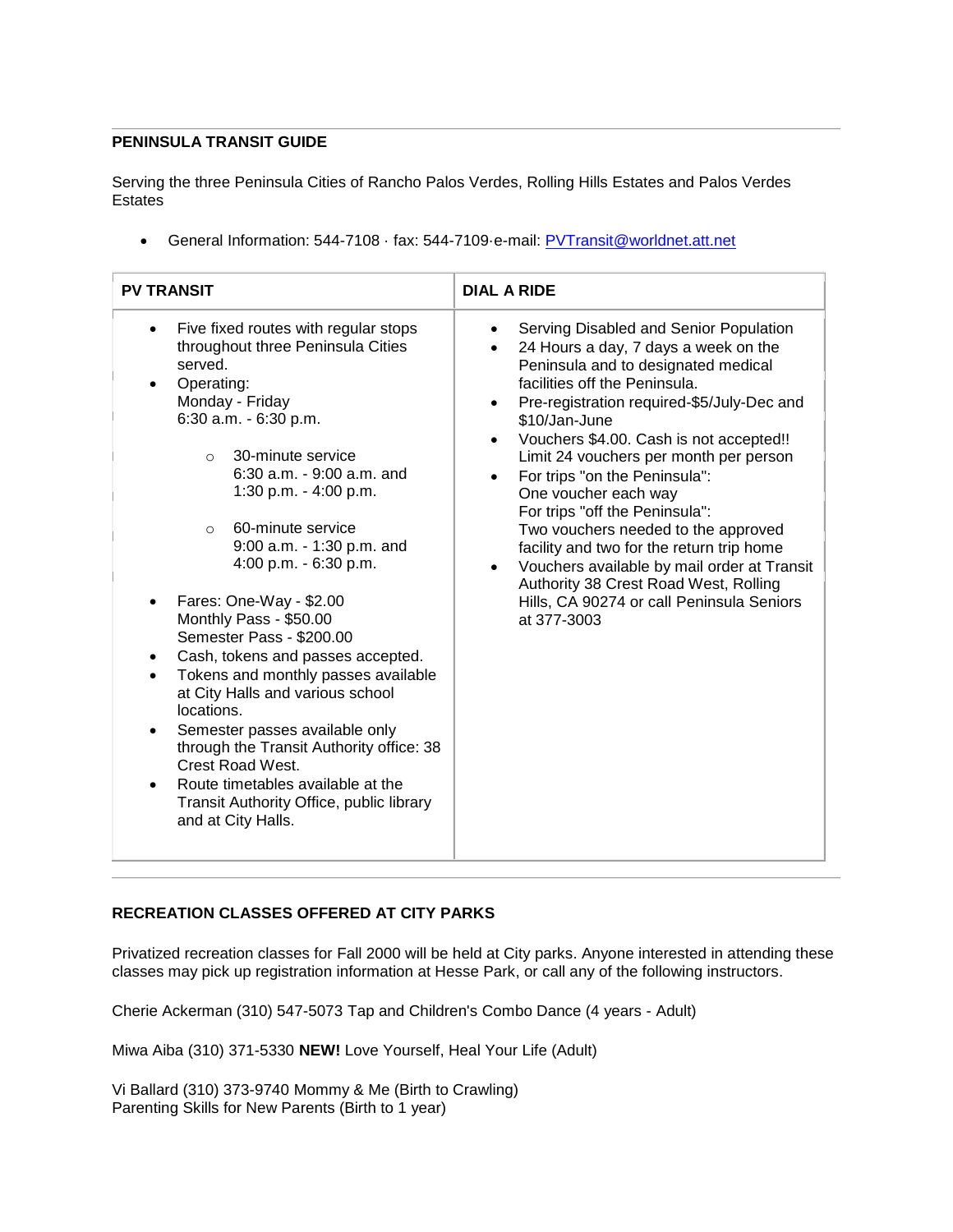Ann Bosma (310) 375-2064 Aerobic Dancing: Lite Impact (Adult)

Herb Clarkson (310) 377-6342 Amateur Radio for the Novice (Teen, Adult)

Jacquelyn Fernandez (310) 377-2965 Exercise & Dance Fitness (Adult)

Richard Goodman (310) 548-3207 Tai Chi Chuan (Adult)

Kaplan Education Center (800) 527-8378 SAT Test Preparation (Grades 10-12)

Karin Koralek (310) 374-6612 Yoga (Adult) Reawaken your Spirit - Yoga Workshop (FREE)

Jau-Ching Lai (310) 377-0165 **NEW!** Kindermusik (18 mo.-3 years, 3-5 years, 5-7years)

Sean McRoberts (310) 848-0989 Tennis -Beg./Int./Adv. (7 years-Adult) Pee Wee Tennis (4-6 years)

Michele (310) 544-1930 French for Conversation, Business and Travel (Youth, Teen, Adult)

Jeanne Murphy (310) 377-8507 Ladies Exercise (Adult)

Sachiye Nakano (310) 544-1624 Bones for Life (Adult) Body Kinetics (Adult)

Christina Ross (310) 377-3927 Movement for Health (Adult)

Barry Sacks (310) 519-4622 Mommy & Me (18 - 30 months) Wee Tots  $(2  $\frac{1}{2}$  - 4 years)$ Outdoor Adventures (5-10 years)

Suika Education, Inc. (310) 323-5221 Suika Baby Club (Birth -3 years)

Carla Walker (310) 521-9471 Tennis for Youth (2-10 years)

If you are interested in teaching at any of the City parks, call the Recreation Program Supervisor at (310) 544-5267.

#### **Holiday Trash Schedule**

Don't forget to put the trash out and make sure that all containers are left at the curb by 7 a.m. on collection day.

If you are a senior 65 years or older, contact your waste hauler and apply for a senior citizen discount.

#### **Waste Management**

If one recycling container isn't enough for all of your recyclables (paper, newspaper, cans, bottles, glass, junk mail and cardboard), call your waste hauler and ask for an additional blue container-it's free.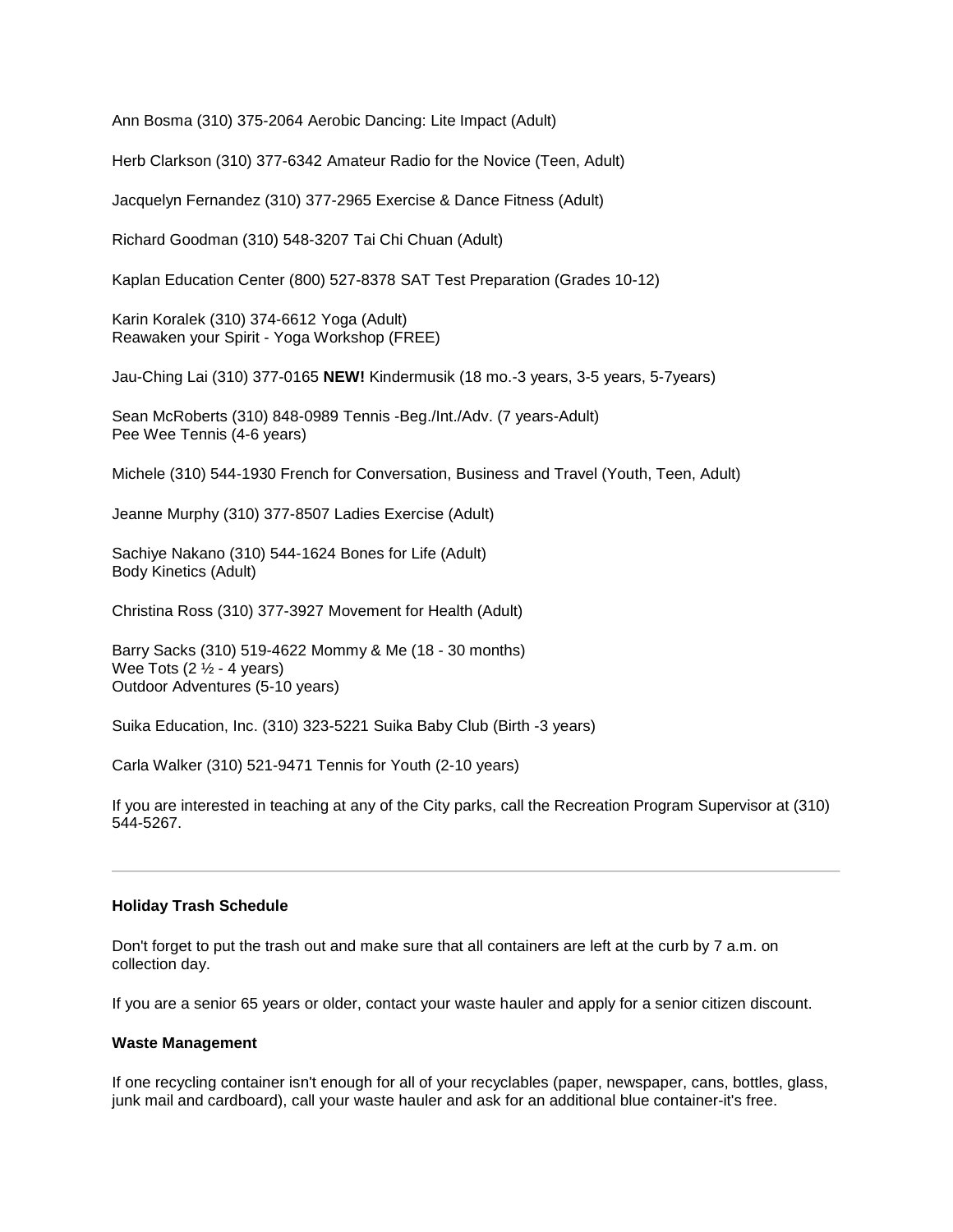Remember, recyclables are picked up on the first collection day of the week; green waste is picked up on the second collection day of the week. Do your part and participate in the City's recycle program.

#### October: No Changes

November: There are no changes on Monday and Tuesday, November 20 and 21. There will be no trash or green waste pick up on Thursday, November 23, Thanksgiving Day. Trash and green waste scheduled for pick up on that date will instead be picked up on Friday, November 24; Friday's trash and green waste will be picked up on Saturday, November 25.

December: There will be no trash pick up on Monday, December 25, Christmas Day. Trash and recyclables scheduled for pick up on that date will instead be picked up on Tuesday, December 26. Tuesday's trash and recyclables will be picked up on Wednesday, December 27. There will be no change in the Thursday and Friday collections.

January: There will be no trash pick up on Monday, January 1, New Year's Day. Trash and recyclables scheduled for pick up on that date will instead be picked up on Tuesday, January 2, 2001. Tuesday's trash and recyclables will be picked up on Wednesday, January 3. There will be no change in the Thursday and Friday collections.

#### **Ivy Rubbish Disposal**

#### October: No Changes

November: Trash will be picked up on Thursday, November 25, Thanksgiving day. Recycling scheduled for pick up on Thursday will instead be picked up earlier that week on the Monday, November 20.

December: There will be no service on Monday, December 25, Christmas Day. Trash and recycling scheduled for pick up on that day will instead be picked up on Thursday, December 28.

January: No Changes for New Year's Day.

# **RPV CITY PARK HOURS**

#### **Abalone Cove Shoreline Park**

Mon. - Fri. 12:00 noon - 4:00p.m.

Sat. & Sun. 9:00a.m. - 4:00p.m.

#### **Fred Hesse Community Park**

Mon. - Fri. 9:00a.m. - dusk

Sat. & Sun. 10:00a.m. - dusk

#### **Ladera Linda Community Center**

Mon., Wed., Fri. 1:00p.m. - 5:00p.m.